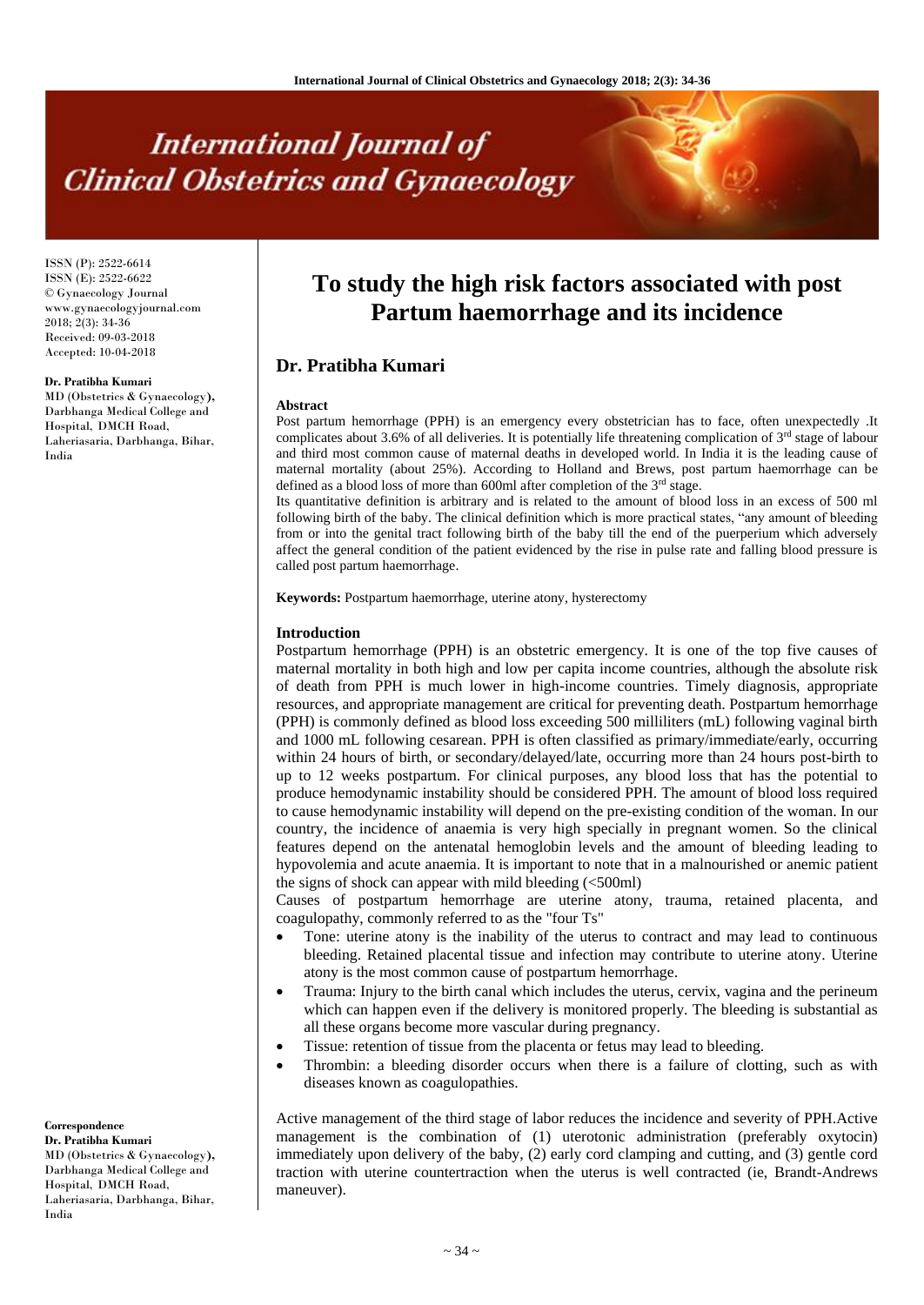#### **Materials and Methods**

The present work was undertaken in the Department of Obstetrics and Gynaecology in Darbhanga Medical College and Hospital, Laheriasarai. Pregnant women who attended for delivery in labour room of Obstetrics and Gynaecology Department were taken for the present study. A total of 6789 cases of vaginal deliveries were observed in the Department of Obstetrics and Gynaecology. Among them a total of 100 cases of postpartum haemorrhage were included in this study to find out the predisposing factors and its incidence during the period from March 2015 to August 2016. We have excluded the cases of postpartum haemorrhage due to caesarean deliveries in our study.

### The inclusion criteria were –

Clinical evaluation of blood loss was over 500 ml at the time of delivery or over 600 ml in the first 24 hours after delivery, and in those cases in which the patients pulse rate, blood pressure, and haemoglobin estimation reflected blood loss of more than 15%. A full case history and examination findings were noted in order to find the possible causes of postpartum haemorrhage. After the placenta had been delivered the uterus was palpated for contraction or atony. When brisk uterine bleeding was encountered after delivery, associated with a boggy flaccid uterus, the uterus was massaged vigorously. In atonic haemorrhage the uterus becomes hard on massaging.

#### **Additional Observations**

Besides the basic measurement of blood loss obtained on each patient, estimates of the amount of blood lost on delivery table were made by the person who performed the delivery and were recorded. Observation were also made on pulse, blood pressure and symptoms. The mean pulse during labour was calculated and the pulse was recorded 5, 15, 30 and 60 minute after the administration of intramuscular oxytocin. Mean systolic and diastolic blood pressure during labour were calculated and blood pressure determined at 5, 15, 30 and 60 minute after the administration of intramuscular oxytocin in an attempts to elicit unusual symptoms. Patients were asked how they felt at 30 and 60 minute after the administration of oxytocin. Answers were recorded verbally and were classified into three groups:

- 1. Complaints of pain (Negative)
- 2. No definite statement (Indifferent)
- 3. Reports of well being (Positive)

#### **Observations**

In the present series of work of postpartum haemorrhage, 100 cases have been studied and observed for causes of postpartum haemorrhage and whether the haemorrhage was primary or secondary.

| <b>Causes of Primary PPH</b>                                      |              |                               |  |
|-------------------------------------------------------------------|--------------|-------------------------------|--|
| <b>Causes</b>                                                     | No. of cases | Overall % and in cases of PPH |  |
| Atony of uterus(responding to uterine massage and oxytocics)      | <u>34</u>    | 34                            |  |
| Atony of uterus (not responding to uterine massage and oxytocics) | 24           | 24                            |  |
| Cervical laceration                                               |              | y.                            |  |
| Vaginal laceration including extension of episiotomy incision     |              |                               |  |
| Third degree perineal tear                                        |              |                               |  |
| Inversion of uterus                                               |              |                               |  |
| Partial placenta accreta                                          |              |                               |  |
| Unexplained                                                       |              |                               |  |
|                                                                   |              |                               |  |
| Causes of Secondary PPH                                           |              |                               |  |

| <b>Causes of Secondary PPH</b>           |              |                           |  |
|------------------------------------------|--------------|---------------------------|--|
| <b>Causes</b>                            | No. of cases | Overall % in cases of PPH |  |
| Retained placental pieces                |              |                           |  |
| postpartum/puerperal haematoma           |              |                           |  |
| Bleeding following anticoagulant therapy |              |                           |  |
|                                          |              |                           |  |

In the present study of postpartum haemorrhage, out of 100 cases 34 cases were due to relaxed uterus. It was observed that postpartum haemorrhage due to relaxed uterus was more in multigravida**.** Postpartum haemorrhage due to relaxed uterus was maximum in ventouse application followed by low forceps delivery and was least in spontaneous delivery. Postpartum haemorrhage due to cervical laceration was more in primigravida and also the longer the duration of  $1<sup>st</sup>$  and  $2<sup>nd</sup>$  stage of labour, more was the incidence of postpartum haemorrhage. Postpartum haemorrhage due to cervical laceration was maximum in cases of low forceps application and least in spontaneous delivery. Postpartum haemorrhage due to third degree perineal tear was more in cases of forceps application and more the weight of baby, higher the chances of postpartum haemorrhage due to third degree perineal tear. postpartum haemorrhage due to retained placental pieces was almost twice in multigravida in comparison to primigravida. postpartum haemorrhage due to retained placental pieces is more common in assisted delivery than spontaneous delivery and also appearance of delayed postpartum haemorrhage (14 or 18 days) than spontaneous delivery (7 to 14 days). Postpartum haematoma is thrice more common in primigravida and also site of haematoma

about the labia is thrice than the perineal haematomas.

## **Discussion**

Pregnancy and childbirth and their consequence remain the leading cause of death, disease and disability among women of reproductive age in developing countries like India. In the present research entitled Study of high risk factors associated with postpartum haemorrhage, 100 cases were studied, 85 being of primary postpartum haemorrhage and the rest being of secondary PPH. Several noteworthy factors have been observed. The incidence of relaxed uterine atony, front runner of all the causes of postpartum haemorrhage bears a direct relationship to the parity of the mother, the incidence being almost twice in multigravida. Whenever an oxytocin infusion is administered as therapy during labour the incidence of relaxed uterus following delivery sharply decreased by maintaining the oxytocin therapy beyond the third stage of labour. Other supportive measure is uterine massage. As far as mode of delivery is concerned ventouse delivery was more commonly associated with uterine atony and postpartum haemorrhage. Association of relaxed uterus with precipitate labour was also seen. Cervical laceration as a cause of postpartum haemorrhage bears a direct relationship